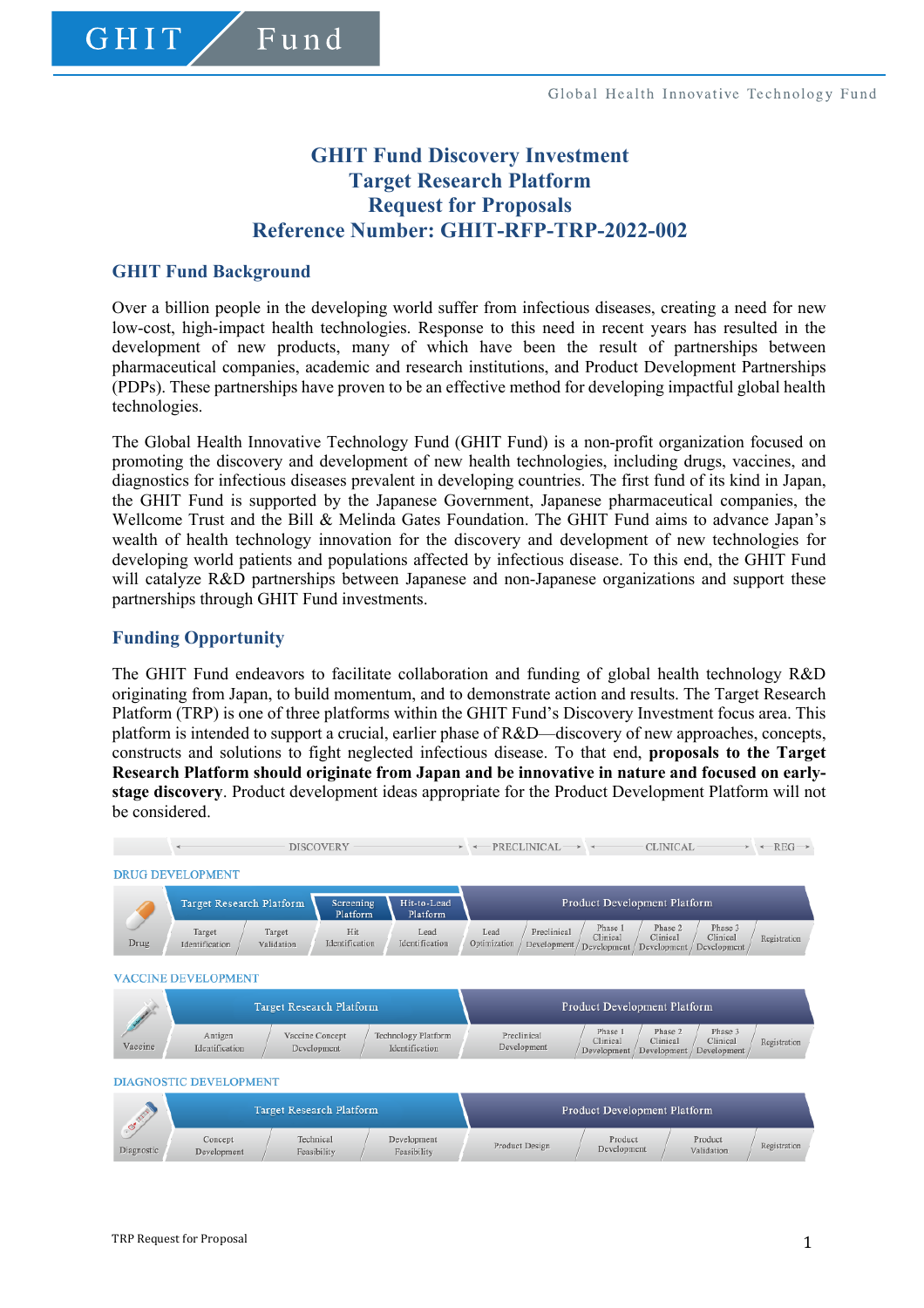## **Project Scope and Eligibility**

GHIT

Fund

TRP investments are intentionally broad in potential scope and focus on new technologies and novel approaches.

**Proposals must be both within the project scope and in line with the investment eligibility criteria in order to be considered.** 

**The TRP is currently focused on technologies and approaches that address unmet or priority needs within malaria, tuberculosis and Neglected Tropical Diseases listed in the GHIT Intent to Apply form.**

*However, funding may be considered for development of improved drugs, vaccines, and diagnostics for other WHO-listed NTDs, on a case-by-case basis with clear justifications of the needs (including landscape of competing interventions currently available and in development).*

**The duration of the project should not exceed two years.** 

The proposed collaboration project may include, but is not limited to:

- Novel mechanisms of action for therapeutic targeting
- Pathogen component targeting to impact disease rather than infection
- Novel vaccine concepts, targets, and constructs
- New and improved approaches to diagnostic assays

The following table provides more detailed examples of potentially eligible and ineligible TRP investments. Proposals that bridge to GHIT's Product Development (PD) Platform are encouraged.

|                                                       | <b>Drug Intervention Investment Scope Examples</b>                                                                                                                                                                                                                                                                                                                                                                                                                                                                                                                                                                    |  |  |  |  |
|-------------------------------------------------------|-----------------------------------------------------------------------------------------------------------------------------------------------------------------------------------------------------------------------------------------------------------------------------------------------------------------------------------------------------------------------------------------------------------------------------------------------------------------------------------------------------------------------------------------------------------------------------------------------------------------------|--|--|--|--|
| Eligible                                              | Novel mechanisms of action, for example targeting critical host components<br>$\bullet$<br>essential to infection and disease with little or no toxic effect on the host<br>Targeting components of the pathogen that are implicated in disease rather than<br>infection, or that are so highly constrained that resistant variants cannot be easily<br>selected<br>Conventional drug discovery approaches (e.g., standard high-throughput screens<br>against pathogens, hybrid-drug approaches, target-based drug development) to<br>address potential new targets or pathways.                                      |  |  |  |  |
| Ineligible                                            | Mathematical analysis, modeling and prediction of the evolution, spread, and<br>$\bullet$<br>fitness of resistant mutants during drug treatment, both within a single individual<br>and within an epidemiological context<br>General testing of compounds against currently drug-resistant pathogens without<br>$\bullet$<br>a clear hypothesis as to why the compound may be less likely to generate<br>resistance<br>Specific targeting of pathogens that cause diseases not on the GHIT's priority<br>disease list.<br>• Community-based interventions aimed at improving adherence to drug treatment<br>regimens. |  |  |  |  |
| <b>Vaccine Intervention Investment Scope Examples</b> |                                                                                                                                                                                                                                                                                                                                                                                                                                                                                                                                                                                                                       |  |  |  |  |
| Eligible                                              | Novel vaccine concepts, targets, and constructs inspired by new observations or<br>$\bullet$<br>understanding about the nature of the targeted organism or the human response<br>to that organism<br>New vaccine constructs that target specific tissue or cell types for appropriate<br>induction of local and systemic immunity.                                                                                                                                                                                                                                                                                    |  |  |  |  |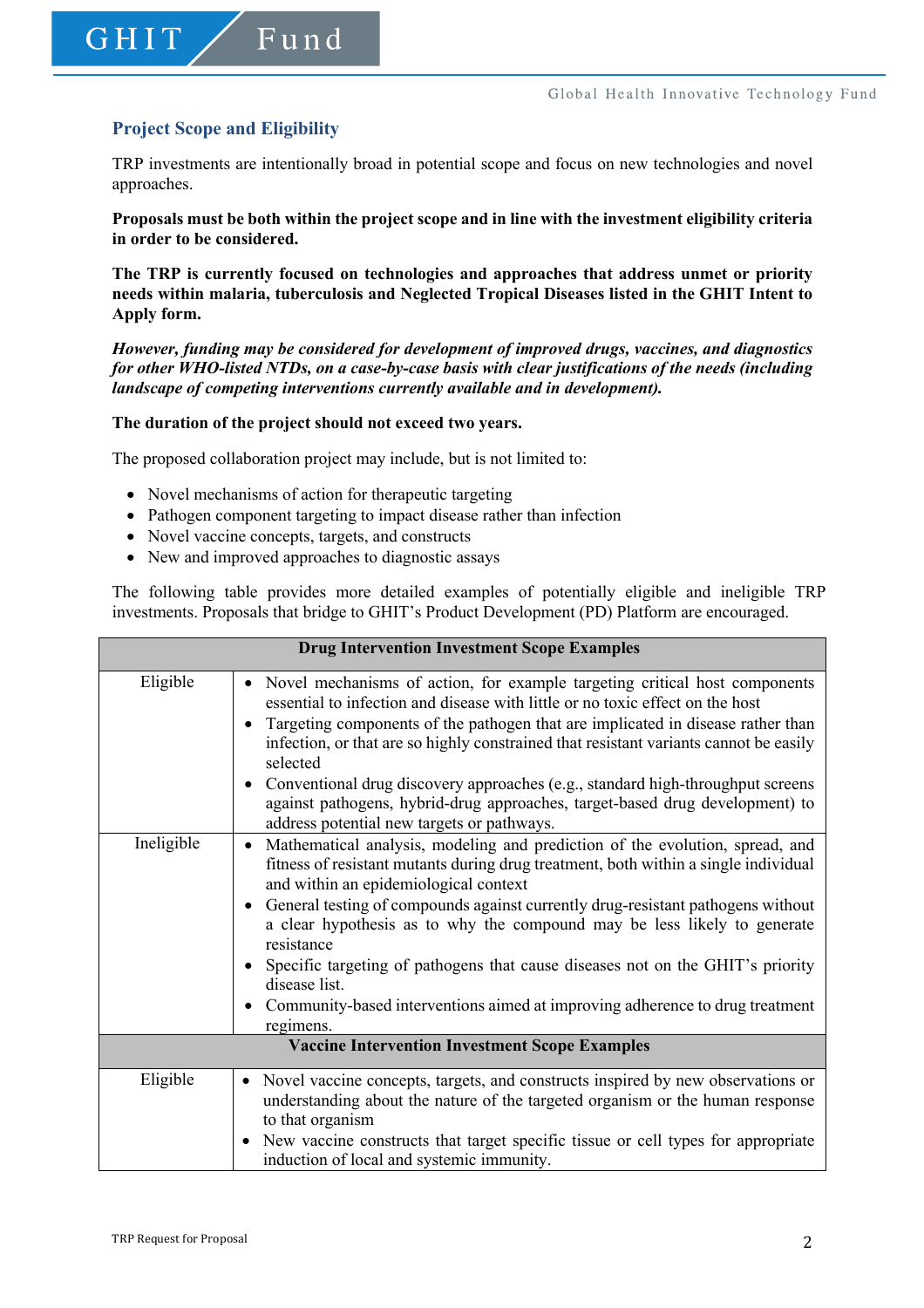|                                                          | Applications of radically new technologies for disease protection, such as<br>production of immunogens using synthetic biology or radical genetic engineering<br>approaches                                                                                                                                                                                                                                                                         |  |  |  |  |  |
|----------------------------------------------------------|-----------------------------------------------------------------------------------------------------------------------------------------------------------------------------------------------------------------------------------------------------------------------------------------------------------------------------------------------------------------------------------------------------------------------------------------------------|--|--|--|--|--|
| Ineligible                                               | Identification of malaria or TB antigens without ways to radically and<br>reproducibly improve their effectiveness or efficiency<br>Projects targeting molecular pathways already targeted by antigens or adjuvants<br>currently in late stage clinical development or in market<br>Approaches that represent incremental improvements to conventional solutions<br>Basic studies of pathogen or human biology                                      |  |  |  |  |  |
| <b>Diagnostic Intervention Investment Scope Examples</b> |                                                                                                                                                                                                                                                                                                                                                                                                                                                     |  |  |  |  |  |
| Eligible                                                 | Radically new and improved approaches to traditional immune and molecular<br>assay methods<br>Biochemical amplification or analysis of non-invasive samples such as urine,<br>saliva, sweat or other excreted fluids                                                                                                                                                                                                                                |  |  |  |  |  |
| Ineligible                                               | Technical improvement of a diagnostic with little apparent relevance or impact to<br>a global health problem<br>Diagnostics focused on cancer or non-infectious chronic diseases such as asthma,<br>diabetes, allergies<br>Improvements solely in microfluidics architecture or detection signal transduction<br>or other elements of platform technologies without a clear path to a product of<br>relevance to one or more GHIT priority diseases |  |  |  |  |  |

### **Investment Eligibility**

GHIT

 $F$ und

One of the key goals of the TRP platform is to harness Japanese innovation and global collaboration to target malaria, tuberculosis, and selected neglected tropical diseases (NTDs) that sicken and kill the poorest people in the world. **To receive a TRP award, the project should primarily originate from or materially involve a Japanese science and technology.**

In circumstances where the underlying innovation or technology has not emerged from Japanese science, the project may still be considered for funding. However, in such circumstances, the leadership and work carried by the Japanese organization in the proposed TRP project must be essential to the further design, improvement or refinement of the innovation or technology. In other words, TRP proposals in which the studies carried out by the Japanese partner(s) are limited to activities such as generation of supporting data and provision of control samples etc. will not be eligible for consideration.

GHIT Fund investments can be awarded to existing or new **partnerships between Japanese and non-Japanese organizations**. **The GHIT Fund requires each investment to have at least one eligible Japanese and one eligible non-Japanese organization as partners in order to be considered eligible.**

The following table specifies the types of organizations expected to form GHIT Fund eligible partnerships. Partnerships with other non-Japanese organizations that add to the expertise and potentially success of the project are required.

| <b>Japanese Organizations</b>                                          | <b>Non-Japanese Organizations</b>                       |
|------------------------------------------------------------------------|---------------------------------------------------------|
| Japanese corporations (with a research facility in Japan)<br>$\bullet$ | • Life Science/Healthcare companies                     |
| • Not-for-profit research organizations and foundations                | • Not-for-profit research organizations and foundations |
| • Government research institutions                                     | • Product Development Partnerships                      |
| Academic institutions                                                  | Government research institutions                        |
|                                                                        | Academic institutions                                   |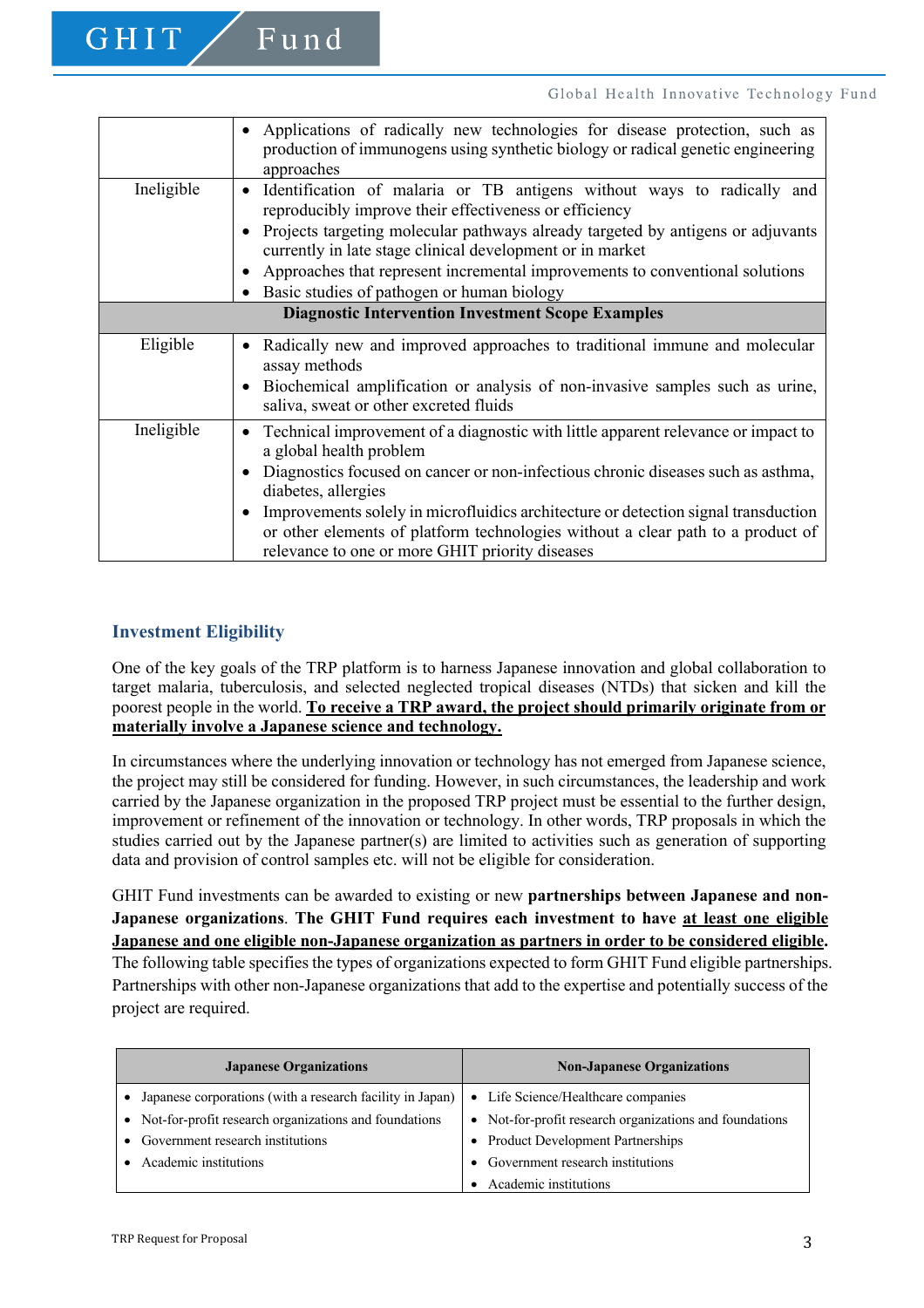All partners will also be required to sign Global Access Agreements to provide access to relevant data, intellectual property, and product use. GHIT Fund's access policies can be viewed at https://www.ghitfund.org/applyforfunding/accesspolicy/en.

### **Applicant Instructions**

GHIT

Fund

All correspondence and documents relating to this RFP shall be written in English. The applicant shall bear all costs associated with the preparation and submission of the proposal, including costs associated with proposal presentation and contract negotiation.

To receive and manage applications, the GHIT Fund uses **Editorial Manager® for Target Research**  Platform (http://www.editorialmanager.com/ghitfund trp), an online document submission system dedicated for this funding program. Please note that Intent to Apply documents or Proposals that are not submitted through the above mentioned system will not be accepted.

### *Step 1 - Intent to Apply*

Interested applicants must complete the *Intent to Apply* form (*GHIT-RFP-TRP-2022- 002\_IntentToApply.docx*) and submit this to the GHIT Fund via Editorial Manager® no later than:

#### **10:00 am Tokyo time on July 4, 2022**.

The *Intent to Apply* form is available on the GHIT Fund website:

(https://www.ghitfund.org/applyforfunding/trp/en). Any application not using the designated *Intent to Apply* form for this RFP will not be accepted. Please do not attach any documents to the *Intent to Apply*  form.

When submitting your *Intent to Apply* form on the Editorial Manager®, please list all the collaboration partners participating in the project; the name and details (including e-mail address) of at least one representative from each organization must be indicated.

Applicants who submit the *Intent to Apply* document will receive a confirmation email. GHIT Fund staff will then perform an initial partnership and scope eligibility assessment. **Only eligible applicants will be invited to submit the full proposal and will receive a password to access the proposal template.**

#### **Eligibility assessment will be conducted upon receipt of the Intent to Apply form. Applicants are encouraged to submit the ITA well in advance of the Full Proposal submission deadline (10:00am Tokyo time on August 2, 2022) to secure sufficient time to prepare full proposal.**

### *Step 2 - Proposal Submission*

Applicants invited to submit a full proposal to the GHIT Fund are required to do so via Editorial Manager® no later than;

#### **10:00 am Tokyo time on August 2, 2022**.

Applicants who successfully submit their proposal document will receive a confirmation email. Proposals may not be modified after the submission due date.

Proposals must be reviewed and approved by all the collaboration partners who are participating in the project prior to submission. The *Collaboration Partners' Approval* form (*ProjectID-CollaborationPartnerApproval.docx*) must be signed by all the collaboration partners and a PDF copy must be submitted along with other proposal documents.

The GHIT Fund may, at its own discretion, extend the closing date by notifying applicants. Proposals received after the closing date for submission without prior agreement will be ineligible for consideration, but may be resubmitted in response to future RFPs.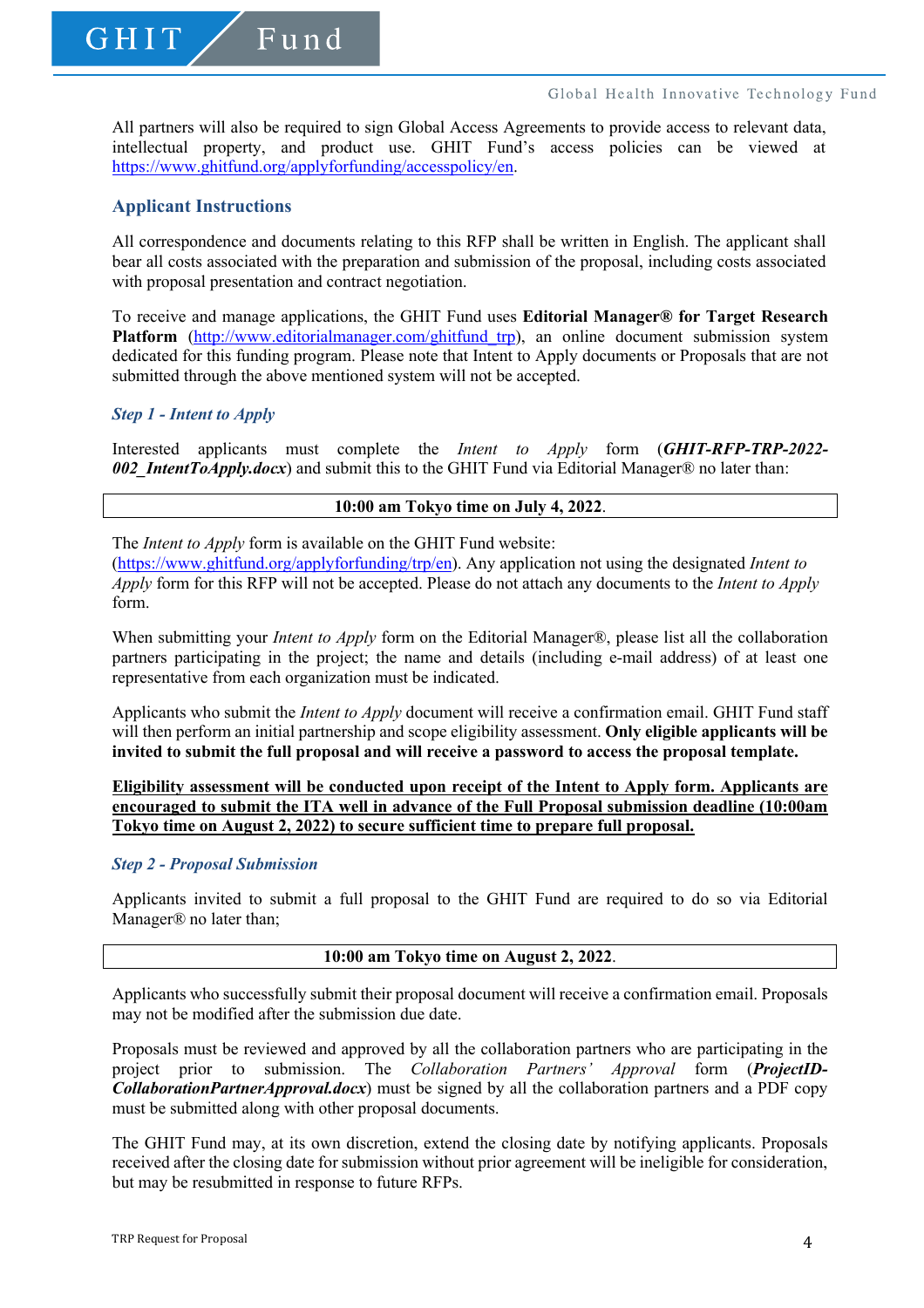### *RFP Questions*

GHIT

Prospective applicants may also submit RFP questions to  $TRPR$ esponse $@$ ghitfund.org (please use email subject line: **GHIT-RFP-TRP-2022-002\_Questions**). no later than

#### **10:00 am Tokyo time July 26, 2022.**

Please note that it may take time for the GHIT Fund Management Team to respond to your inquiries, so make sure to address your questions well in advance of the submission deadlines.

A Frequently Asked Questions (FAQ) page is available on the GHIT Fund website: (https://www.ghitfund.org/applyforfunding/investmentfaq/en).

#### **Proposal Evaluation**

#### *Preliminary Examination of Proposals*

TRP proposals will initially be examined to determine whether the:

• Partnership meets GHIT Fund eligibility criteria

Fund

- Project originates from and is led by a Japanese organization
- Project objectives are aligned with the RFP-specified scope
- Proposal is complete and addresses all required content

Applicants will be notified by email of their proposal's readiness for technical evaluation. GHIT Fund staff may ask clarifying questions or request additional information, as needed, to qualify proposals for evaluation.

#### *Technical Evaluation*

All proposals passing the preliminary examination will be evaluated and prioritized based on the following criteria:

- Scientific and technical merit (e.g., sound approach and methodology, level of innovation, overall quality and comprehensiveness)
- Potential Impact (e.g., how it will address a global health priority)
- Partnership and project management (e.g., collaboration capabilities and expertise, project history and performance, risk management, budget (max. ¥70,000,000))

If a proposal has already been deemed technically or scientifically sound and aligned with global health needs by an established independent scientific or technical advisory committee (such as those established by PDPs), the partnership is expected to include a summary of the outcome of that review in their proposal submission.

Eligible proposals will initially be reviewed by three External Reviewers (ER) including Japanese and non-Japanese reviewers. The aggregated External Reviewer results and the proposals will then be shared with the GHIT Fund Selection Committee (SC) for evaluation. ER and SC members have signed nondisclosure agreements with the GHIT Fund prior to the evaluation. After the evaluation process, GHIT Fund will invite selected proposals for an in-person interview with the SC. **Selected proposals for the SC interview will be notified of the interview invitation about approximately one month prior to the scheduled interview date and time**.

Once all information has been considered after the interview, the SC will make funding recommendations to the GHIT Board. The GHIT Board will discuss the SC recommendations and will make the final approval as to which proposals will receive GHIT Fund investment. Please note that the GHIT Fund Management Team and Staff do not have influence, authority, or decision power on the review and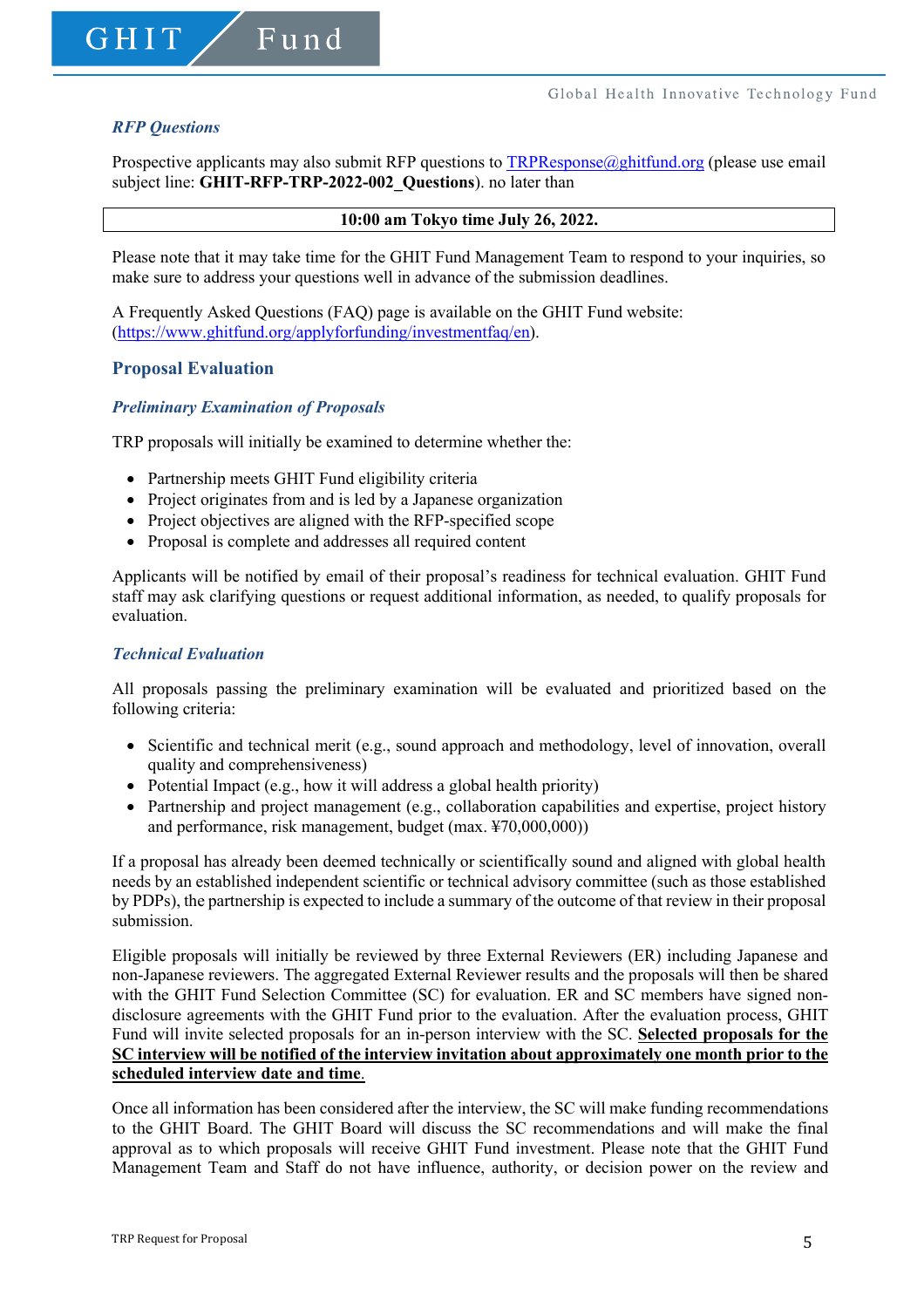GHIT

#### Global Health Innovative Technology Fund

evaluation, funding recommendations, and award or non-award decisions of submitted proposals by the External Reviewers, Selection Committee, and the Board of Directors. In addition, submission of the Intent to Apply form and proposal documents to the GHIT Fund and participation by proposal partners in the Selection Committee interview do not guarantee an automatic funding approval for your proposal.

*(Please note that the evaluation procedures and their format may be adjusted due to unforeseen circumstances.)*

### **Award Administration and Conditions**

After the GHIT Board approval, the GHIT Fund will notify applicants of the award decision by email. **Please note that GHIT Fund is not able to provide formal feedback to applicants receiving a nonaward decision.**

If the proposal is selected and the applicant receives an award notification, all partners are required to sign the Investment Agreement with the GHIT Fund and also submit a collaboration partners' contractual agreement which clearly defines the roles and responsibilities of all collaboration partners, **within two weeks to one month from award notification**. Please be aware that the award may be void if this condition is not met.

Applicants are required to identify the designated development partner (investment recipient) and all other collaboration partners. The designated development partner will be responsible for the performance of all its collaborating partners. A representative of the designated development partner will serve as the main GHIT Fund point of contact and will be responsible for all GHIT Fund discussions and negotiations.

Investments will be awarded for a period reflecting the expected time required to complete agreed activities. **The funding allocation will be milestone based.** The GHIT Fund has the right to terminate the investment agreement if:

- The partnership disbands prior to satisfying its investment project obligations
- The progress of work is such that the obligations undertaken by the partnership will not be fulfilled
- The partnership fails to meet the milestones or goals specified in the investment agreement

In the event an investment contract is terminated, the GHIT Fund reserves the right to cancel future payments, reclaim paid funds, or mandate that paid funds be redirected to other charitable activities. In lieu of termination, the GHIT Fund may choose to renegotiate the terms of the existing investment agreement.

### **Data Access Policy**

The aim of our Data Access Policy is to articulate the principles that promote the transparency of and accessibility to data related to the safety and efficacy of healthcare technologies. This policy and its principles apply to data generated through activities primarily funded by the GHIT Fund, including but not limited to, those related to the discovery, development, and/or delivery of healthcare technologies.

All data and its processes for access will be transparent and clearly defined with the aim to ensure data quality, security, and equitable access. All data and findings will be disclosed in a broad and prompt manner in order to optimize prospects for the translation of findings in the global advancement of new healthcare technologies. Grantees should utilize public-access repositories and, if unavailable, should use alternatives for access that can ensure the transmission of new scientific findings to the larger research and development community globally.

Respect must be given to individuals and communities from or about whom data are collected. Respect must also be given to all matters of confidentiality and attribution as they pertain to researchers, evaluators, and their collaborators. Confidentiality and respect for such should be fully recognized where necessary or required by law or regulation.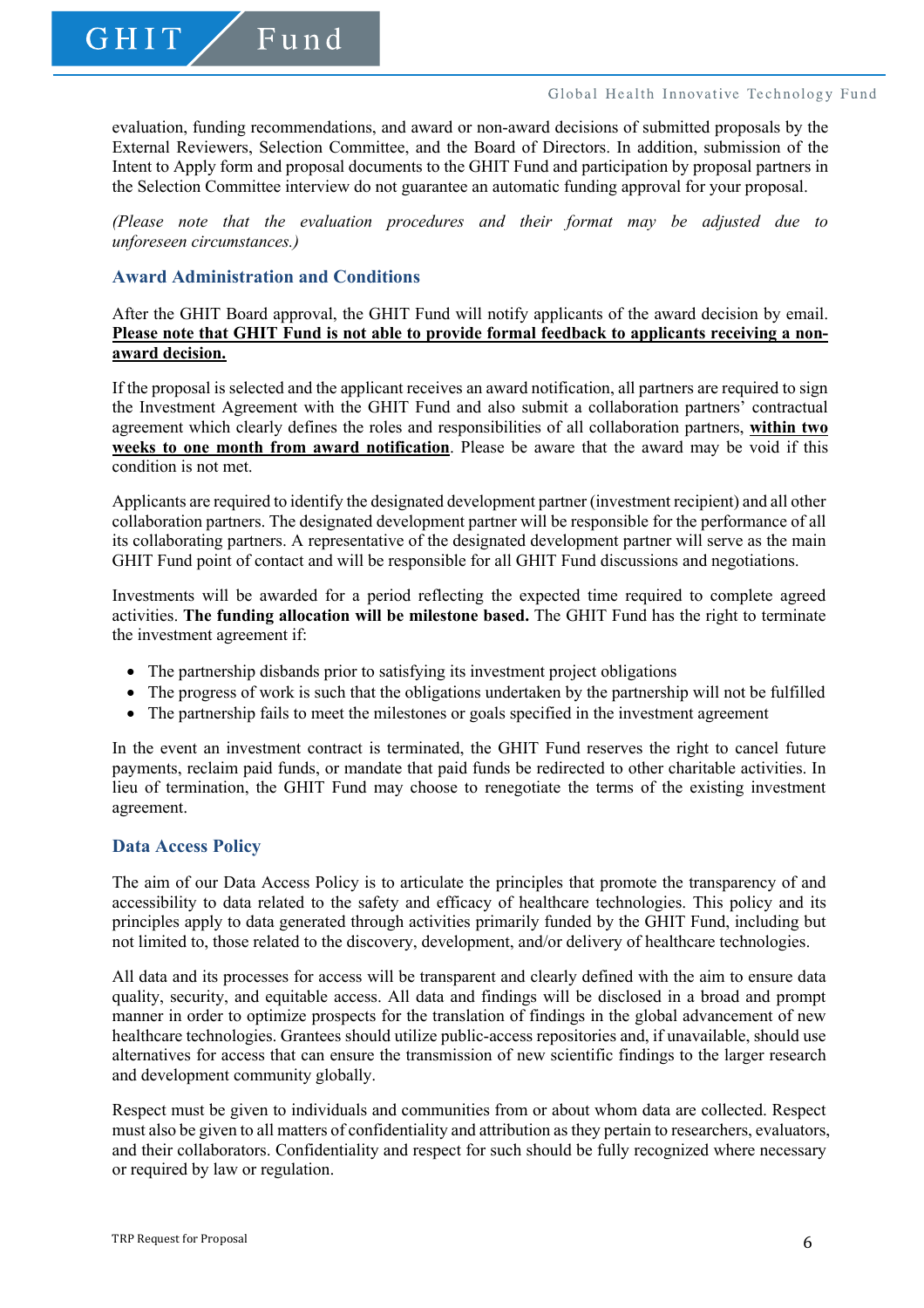$GHT$ 

Any and all existing data and findings owned by a grantee at the initiation of a project, including but not limited to information, know-how or intellectual property, will remain that of the original holder. The original holder may share, assign, or license their rights to a third party.

Ownership of any and all data and findings that is obtained or created through activities funded by the GHIT Fund and that can be applied for any intellectual property rights will be discussed and negotiated between participants and/or grantees of a project. All final agreements shall be in alignment with the licensing and pricing principles outlined below.

Any existing data owned by a grantee and/or any new data obtained through activities funded by the GHIT Fund may be disclosed by the GHIT Fund to a third party if such data is used in a patent application for a product which was derived from the activities funded by the GHIT Fund; provided, however: (1) that the disclosure of such data shall be limited to the proposed title of the invention, a draft of the abstract, the international non-proprietary name (INN) where applicable, and an outline of the specifications of such patent application; and (2) such third party shall take reasonable measures to keep confidential any such data received from the GHIT Fund.

### **Product Access Policy**

The aim of the Product Access Policy is to articulate the principles that improve access to products primarily developed with funding from the GHIT Fund, where such products refer to healthcare technologies approved for market by a national regulatory authority.

When development partners/participants are successfully granted a patent deriving from projects funded by the GHIT Fund, development partners/participants will grant royalty-free licenses to users operating in Least Developed Countries (LDCs) as categorized by the United Nations and Low-Income Countries (LICs) as categorized by the World Bank. License-related matters concerning middle income countries (MICs) will be reviewed on an individual basis with the goal of ensuring reasonable royalty licenses.

In LDCs, LICs and middle income countries, product development partners and/or participants will set prices for products on the basis of a no gains/no loss policy that can improve access to the product for patients and citizens of LDCs, LICs and middle income countries.